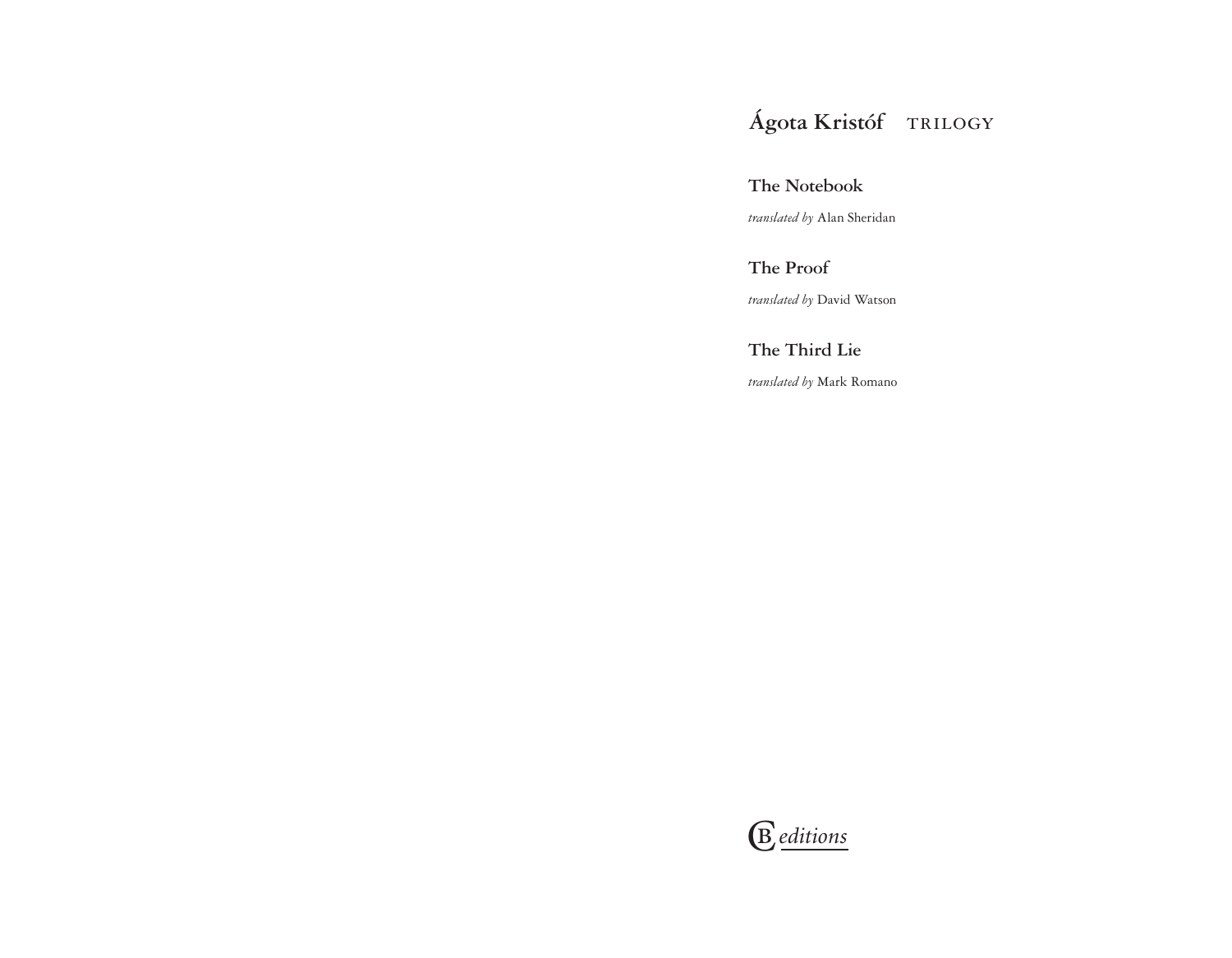The Notebook · *page* 1

The Proof · *page* 131

The Third Lie · *page* 243

This edition first published in Great Britain in 2022 by CB editions 146 Percy Road, London w12 9ql www.cbeditions.com

*The Notebook*: Originally published in French as *Le Grand Cahier* in 1986 by Editions du Seuil Copyright © Editions du Seuil, 1986 Translation copyright © Alan Sheridan, 1989

*The Proof*: Originally published in French as *La Preuve* in 1988 by Editions du Seuil Copyright © Editions du Seuil, 1988 Translation copyright © David Watson, 1991

*The Third Lie*: Originally published in French as *Le Troisième Mensonge* in 1991 by Editions du Seuil Copyright © Editions du Seuil, 1991 Translation copyright © Mark Romano, 1996

All rights reserved

The rights of Alan Sheridan, David Watson and Marc Romano to be identified as translators of these works have been identified in accordance with Section 77 of the Copyright, Designs and Patents Act 1988

Printed in England by Blissetts, Brentford, tw8 9ex

isbn 978-1-909585-47-8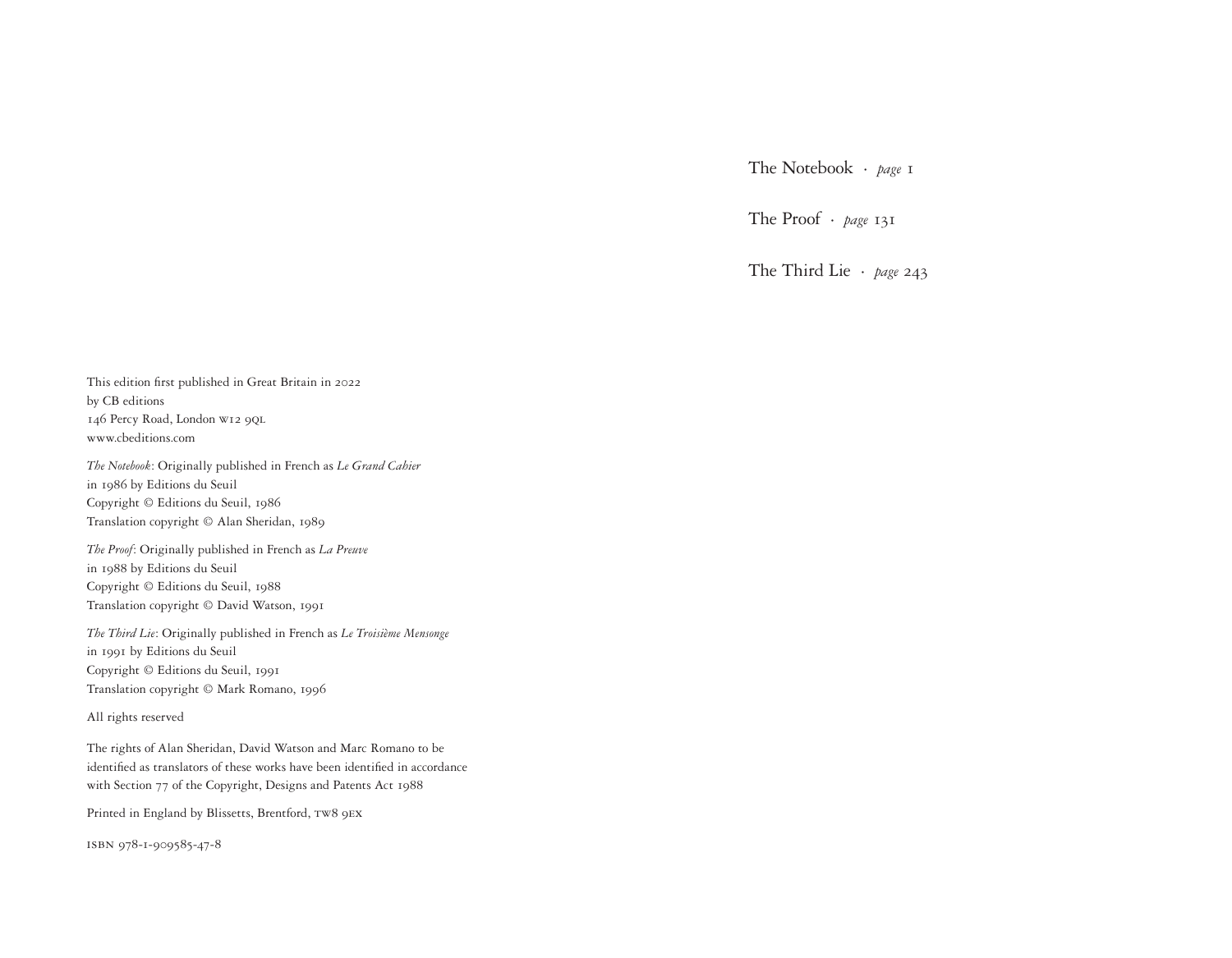**The Notebook**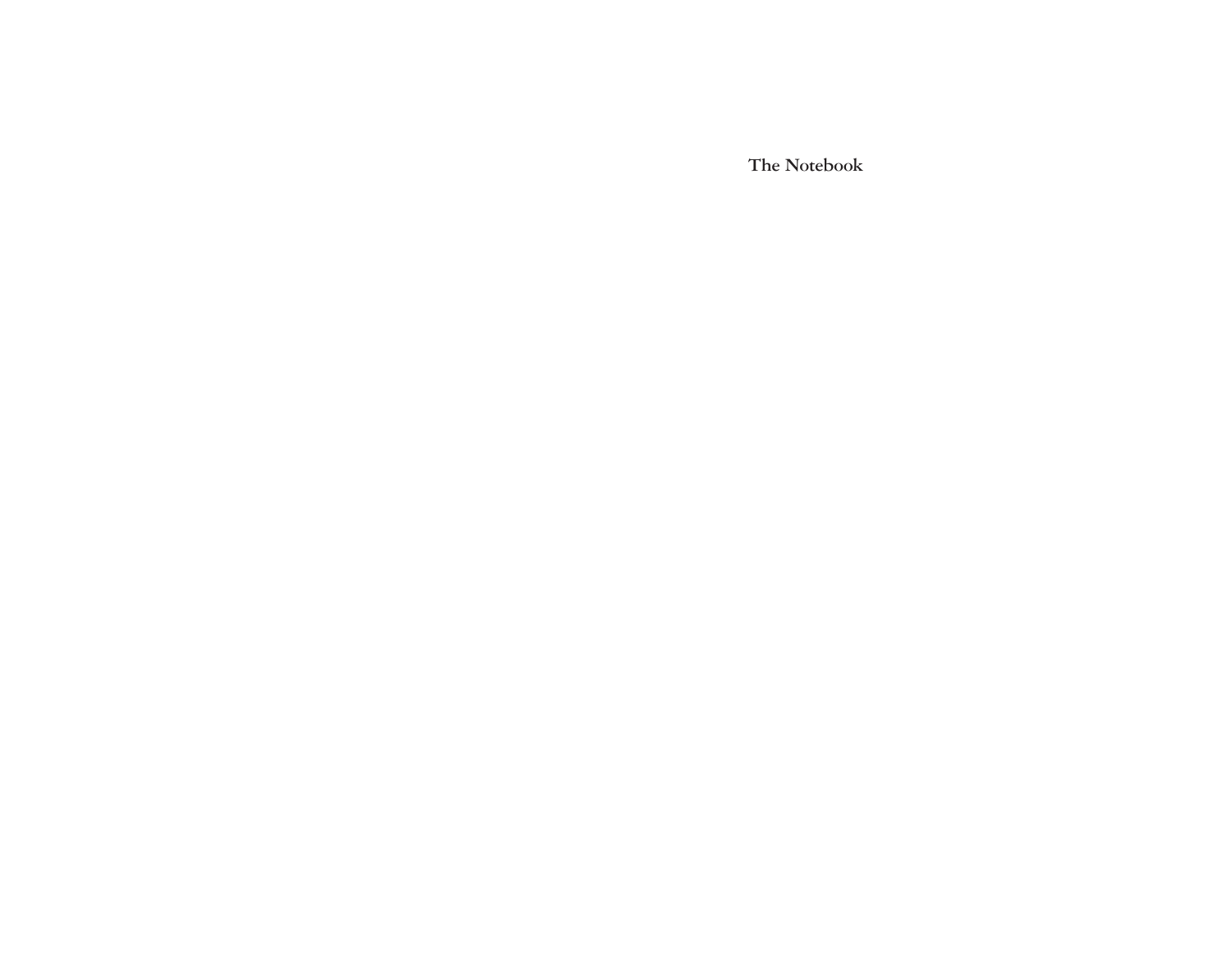### *Arrival at Grandmother's*

We arrive from the Big Town. We've been travelling all night. Mother's eyes are red. She's carrying a big cardboard box and we two boys are each carrying a small suitcase containing our clothes, plus Father's big dictionary, which we take it in turns to carry since our arms get tired.

We walk for a long time. Grandmother's house is a long way from the station, at the other end of the Little Town. There are no trams, buses or cars here. Just a few army trucks driving around.

There aren't many people in the streets. The town is very quiet. Our footsteps echo on the pavement; we walk without speaking, Mother in the middle, between the two of us.

When we get to Grandmother's garden gate, Mother says:

'Wait for me here.'

We wait for a while, then we go into the garden, walk round the house, and crouch down under a window, where we can hear voices. We hear Mother say:

'There's nothing more to eat at home, no bread, no meat, no vegetables, no milk. Nothing. I can't feed them any more.'

Another voice says:

'So you've remembered me. For ten years you didn't give me a thought. You never came. You never wrote.'

Mother says:

'You know why. I loved Father.'

The other voice says:

'Yes, and now you remember that you also have a mother. You come here and ask me to help you.'

Mother says:

'I'm not asking anything for myself. I just want my children to survive this war. The Big Town is being bombed night and day, and there's no food left. All the children are being evacuated to the country, with relations or with strangers, anywhere.'

The other voice says:

'So why didn't you send them to strangers, anywhere?' Mother says: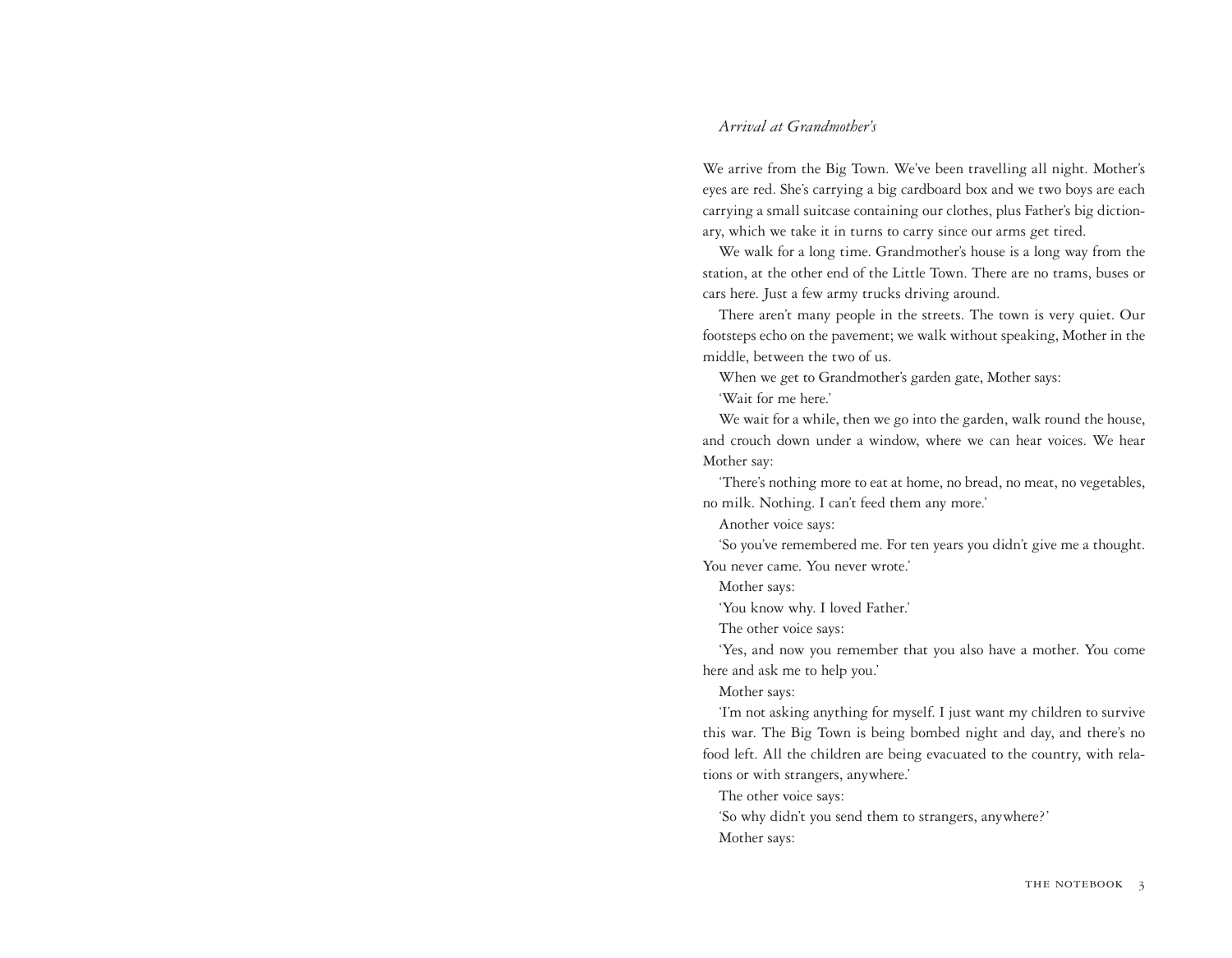'They're your grandsons.'

'My grandsons? I don't even know them. How many are there?'

'Two. Two boys. Twins.'

The other voice asks:

'What have you done with the others?'

Mother asks:

'What others?'

'Bitches have four or five puppies at a time. You keep one or two and drown the others.'

The other voice laughs loudly. Mother says nothing, then the other voice asks:

'They have a father, at least? You aren't married, as far as I know. I wasn't invited to any wedding.'

'I am married. Their father is at the front. I haven't had any news of him for six months.'

'Then you can put a cross over him.'

The other voice laughs again. Mother starts crying. We go back to the garden gate.

Mother comes out of the house with an old woman.

Mother says to us:

'This is your grandmother. You'll be staying with her for a while – till the end of the war.'

Grandmother says:

'It could last a long time. But I'll put them to work, don't you fret. Food isn't free here either.'

Mother says:

'I'll send you money. Their clothes are in the suitcases. And there are sheets and blankets in the box. Be good, you two. I'll write to you.'

She kisses us and goes away, crying.

Grandmother laughs very loudly and says:

'Sheets and blankets! White shirts and patent-leather shoes! I'll teach you what life is about!'

We stick out our tongues at Grandmother. She laughs even louder and slaps her thighs.

#### *Grandmother's House*

Grandmother's house is five minutes' walk from the last houses in the Little Town. After that, there is nothing but the dusty road, blocked a bit further on by a barrier. It is forbidden to go any further, a soldier is on guard there. He has a machine-gun and binoculars and, when it rains, he takes shelter in a sentry box. We know that beyond the barrier, hidden by the trees, there's a secret military base and, beyond the base, the frontier of another country.

Grandmother's house is surrounded by a garden, at the bottom of which there is a stream, then the forest.

The garden contains all sorts of vegetables and fruit trees. In a corner, there's a hutch, a hen-house, a pigsty and a hut for the goats. We have tried to climb on to the back of one of the biggest pigs, but it's impossible to stay on.

The vegetables, the fruit, the rabbits, the ducks and the chickens are sold at the market by Grandmother, as well as the hens' and ducks' eggs and the goat's cheese. The pigs are sold to the butcher, who pays for them with money, or with hams and smoked sausage.

There is also a dog to keep away thieves and a cat to keep away mice and rats. We mustn't give the cat anything to eat, so that he's always hungry.

Grandmother also owns a vineyard on the other side of the road.

You enter the house through the kitchen, which is large and warm. A fire burns all day long in the wood-stove. Near the window there's a huge table and a corner bench. We sleep on the bench.

From the kitchen a door leads to Grandmother's bedroom, but it's always locked. Only Grandmother goes into it and, even then, only at night, to sleep.

There's another room, which can be reached without going through the kitchen, directly from the garden. This room is occupied by a foreign officer. The door to that room is also locked.

Under the house there's a cellar full of things to eat and, under the roof, an attic where Grandmother doesn't go any more since we sawed away one of the rungs of the ladder and she fell and hurt herself. The entrance to